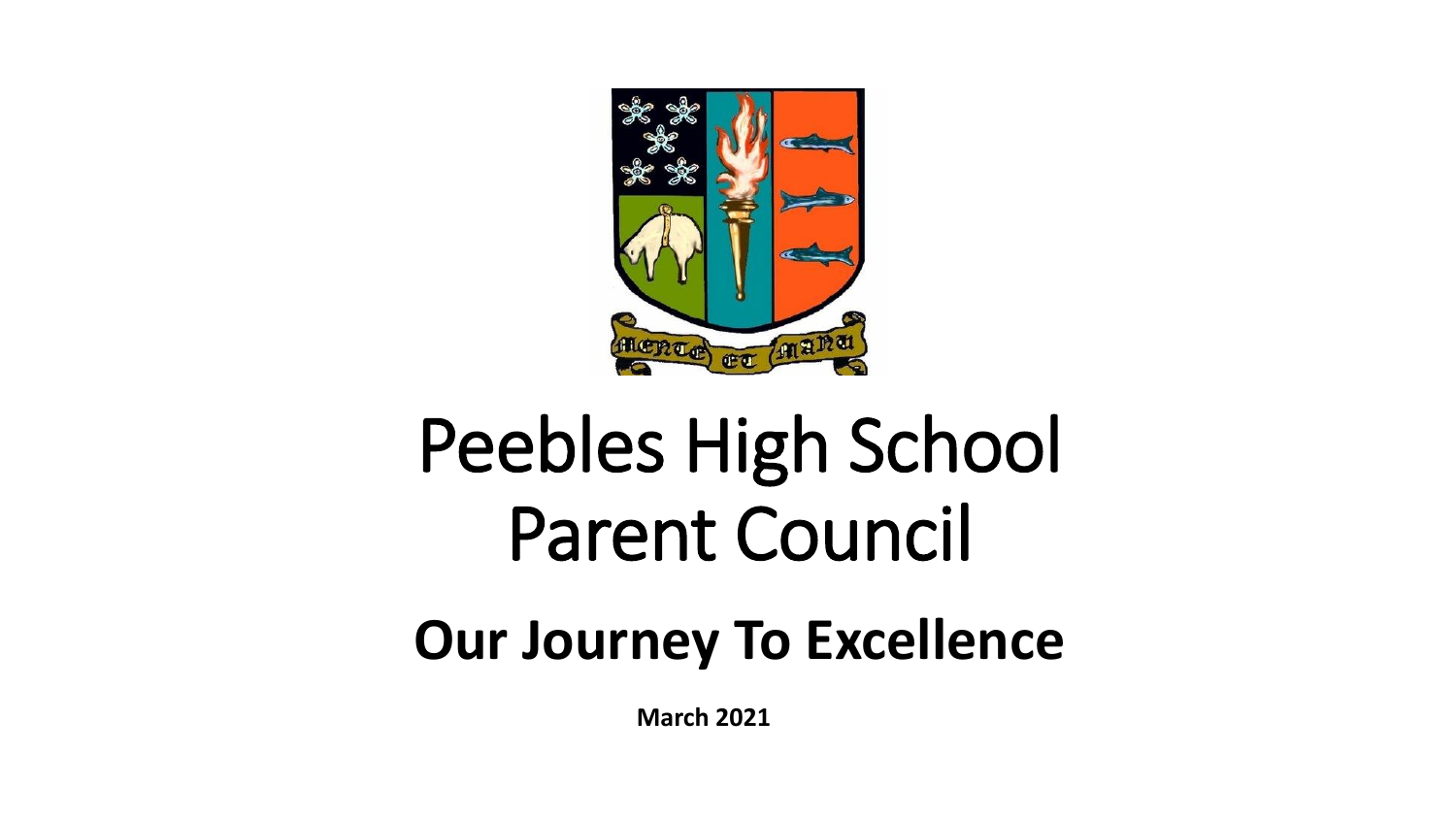### Executive Summary

- On 28<sup>th</sup> November 2019 a significant fire destroyed a large section of Peebles High School, requiring pupils to be educated at alternative premises during December and January. All pupils returned to site in early 2020, utilising areas of the school that were unaffected by the fire or able to be adapted as well as some temporary accommodation to allow education to continue on site until a permanent solution is achieved.
- Feasibility studies were then carried out on the site and the resulting recommendation was to proceed with a full new build option which was approved by SBC in February 2021 with a budget of £46m allocated over 5 financial years (2020-2025).
- The hope is for the design and planning stage to be completed by April 2022 followed by a building phase of up to 2 years with an expectation that the new building will be open for academic year 2024/25. It may then take a further 6-12 months for all landscaping of the site to be concluded.
- The Parent Council created a property sub-group immediately after the fire to ensure that parents' views are heard throughout the project. The subgroup is liaising with the SBC project team and other stakeholders to secure the best solution possible for our young people.
- This document aims to share with the wider parent forum and community groups our medium and long-term vision for the site. We wish to work with SBC and other stakeholders with shared values of honesty, transparency, open communication and partnership working with mutual respect.
- We believe that the whole site should remain dedicated to education and services for young people:
	- ▶ Modern facilities for all curricular areas that allow us to be the best performing secondary school in the Scottish Borders and enable best use of the new Inspire Learning Programme.
	- > Facilities that deliver a complete educational journey linked to Developing Young Workforce opportunities.
	- $\triangleright$  A role model for neurodiversity and promoting good mental health.
	- Sports facilities that meet SportScotland guidance for a school with our projected increased future roll.
	- $\triangleright$  A sustainable project built to modern environmental standards.
	- ▶ Tertiary education provision that allows access for cross curricular working in STEAM (Science, Technology, Engineering, Arts, Maths) and other sectors with vocational partners on site to provide a full range of learning opportunities and high value sustained positive destinations for ALL pupils and the wider community.
	- ▶ Energising our local economy through education that facilitates the digital, environmental and new economies with high value learning and employment opportunities in Tweeddale for future generations.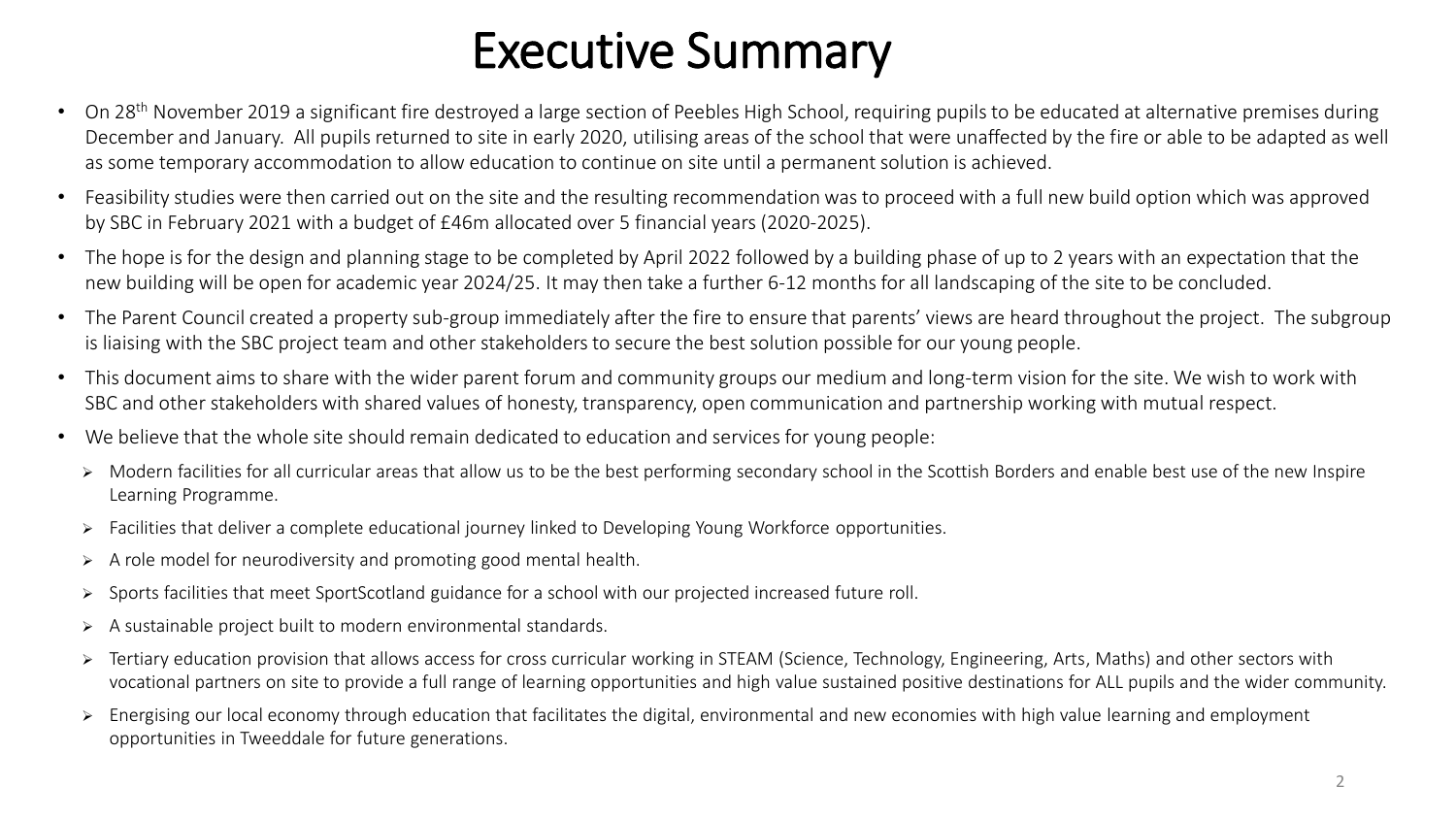### Our vision

- The interests of the current cohort of over 1300 pupils must be protected and continuously monitored to ensure they receive the learning and social experience that will support them to achieve their full potential.
- The new building and wider school site should be preserved for educational use, including links with Further & Higher Education providers, STEAM specific opportunities, learning support facilities and additional services for young people agreed to be in the interests of the school community. (STEAM is an approach to learning that uses Science, Technology, Engineering, the Arts and Mathematics as access points for guiding student inquiry, dialogue and critical thinking)
- Full Sports Scotland guidance sports facilities and the negotiation of additional land if necessary to achieve this.
- The future projected increase in the school roll MUST be factored into the project.
- A building that allows for delivery of a diverse curriculum (STEAM, English, languages, humanities, business, health and wellbeing).
- A building designed to promote an inclusive ethos including spaces that meeting the needs of neurodiverse pupils and staff.
- A dedicated assembly/performing space and modern music teaching facilities.
- Flexible indoor & outdoor learning and social spaces, including areas that promote mindfulness.
- Dedicated study spaces for senior pupils.
- Teacher centric spaces respecting their professional needs.
- Improved catering design to reduce lunchtime queues.
- Modern changing and toilet facilities.
- Improved transport drop off/pick up areas and parking.
- Future ambition to have a Centre of Excellence for Sport.